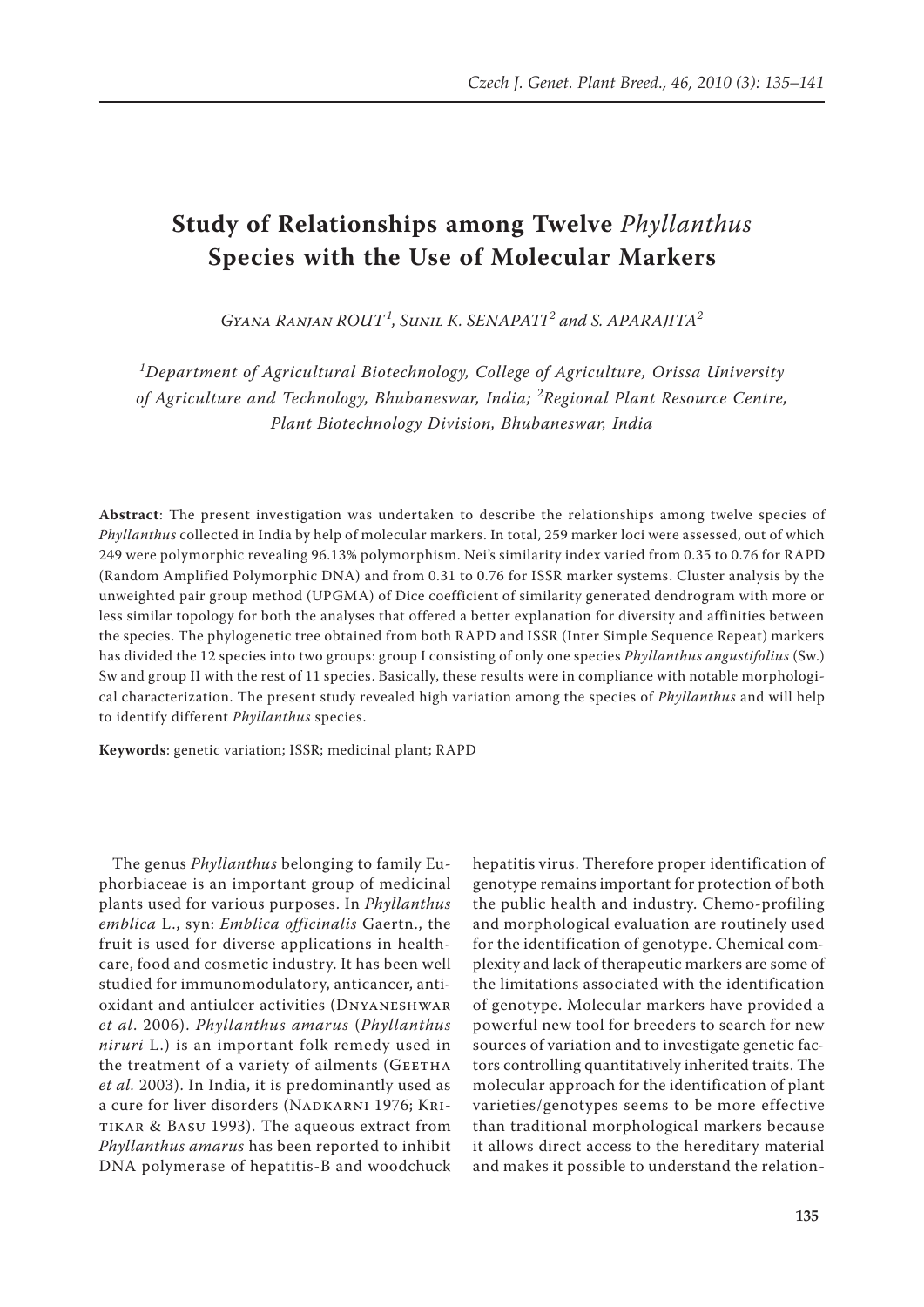ships between individuals (Williams *et al.* 1990; PATERSON *et al.* 1991). Genetic polymorphism in medicinal plants has been widely studied, which helps in distinguishing plants at inter- and/or intra-specific level. The most important role of conservation is to preserve the genetic variation and evolutionary process in viable populations of ecologically and commercially viable varieties/ genotypes in order to prevent potential extinction. PCR- based molecular markers are widely used in many plant species for identification, phylogenetic analyses, population studies and genetic linkage mapping (Williams *et al.* 1990). Both RAPD (Random Amplified Polymorphic DNA) and ISSR (Inter Simple Sequence Repeat) markers, based on PCR (Polymerase Chain Reaction) techniques, have proved to be a reliable, easy to generate, inexpensive and versatile set of markers that rely on repeatable amplification of DNA sequence using single primers. The RAPD and ISSR markers can be used in the study of the genetic variability of species or natural populations and in the identification of genotypes (Wilde *et al.* 1992; Koller *et al.*  1993; Lashermes *et al.* 1993; Wilkie *et al.* 1993; Wolff & Peters-Van Run 1993; Pharmawati *et al.* 2004; Mohapatra & Rout 2005; Barik *et al.* 2006). In this communication, we report the feasibility of PCR-based DNA (RAPD and ISSR) markers for identification and phylogenetic study of different *Phyllanthus* species.

## **Materials and Methods**

# **Plant materials**

Twelve species of *Phyllanthus* were collected from natural forest of Orissa, India and used for molecular analyses. These species are *Phyllanthus nivosus* (L.), *Phyllanthus flaternus* (Linn.), *Phyllanthus reticulatus* Poir., *Phyllanthus acidus* (Linn.), *Phyllanthus nivosus* Varigata (Linn.), *Phyllanthus* spp. Acc No. 1, *Phyllanthus rotundifolius* (Klein. & Willd), *Phyllanthus angustifolius* (Sw.) Sw, *Phyllanthus emblica* (Linn), *Phyllanthus uninaria* L., *Phyllanthus virgatus* G.Forst., *Phyllanthus amarus* Schum & Th. These species were identified on the basis of morphological characteristics and comparison with voucher specimens recorded in the central herbarium of Botanical Survey of India.

## **DNA isolation and quantification**

DNA was extracted from fresh leaves using the cetyl-trimethyl ammonium bromide (CTAB) method (Doyle & Doyle 1990). Approximately, 20 mg of fresh leaves was ground to powder in liquid nitrogen using a mortar and pestle. The ground powder was transferred to a 50 ml falcon tube with 10 ml of CTAB buffer [2% (w/v) CTAB, 1.4M NaCl, 20mM EDTA, 100mM Tris (tris (hydroxymethyl) aminomethane)-HCl, pH 8.0, and 0.2% (v/v) β-mercaptoethanol]. The homogenate was incubated at 60°C for 2 h, extracted with an equal volume of chloroform/isoamyl alcohol  $(24:1 \text{ v/v})$  and centrifuged at  $10\,000 \times \text{g}$  for  $20 \text{ min}$ . DNA was precipitated from the aqueous phase by mixing with an equal volume of isopropanol. After centrifugation at 10 000  $\times$  g for 10 min, the DNA pellet was washed with 70% (v/v) ethanol, air-dried and resuspended in TE (Tris-EDTA buffer) (10mM Tris-HCl, pH 8.0, and 0.1mM EDTA) buffer. DNA quantifications were performed by visualizing under UV light, after electrophoresis on 0.8% (w/v) agarose gel at 50 V for 45 min and compared with a known amount of lambda DNA marker (MBI, Fermentas, Richlands B.C., Old). The resuspended DNA was then diluted in TE buffer to 5  $\mu$ g/ $\mu$ l concentration for use in polymerase chain reaction (PCR).

#### **Primer screening**

Thirty decamer primers, corresponding to kits A, D, and N from Operon Technologies (Alameda, California, USA) and twenty synthesized ISSR primers (M/S Bangalore Genei, Bangalore, India) were initially screened using one species of *Phyllanthus*, i.e. *Phyllanthus virgatus*, to determine the suitability of each primer for the study. Primers were selected for further analysis based on their ability to detect distinct, clearly resolved and polymorphic amplified products within the species. To ensure reproducibility, the primers generating no, weak, or complex patterns were discarded.

# **RAPD and ISSR assay**

Polymerase chain reactions (PCR) with single primer were carried out in a final volume of 25 µl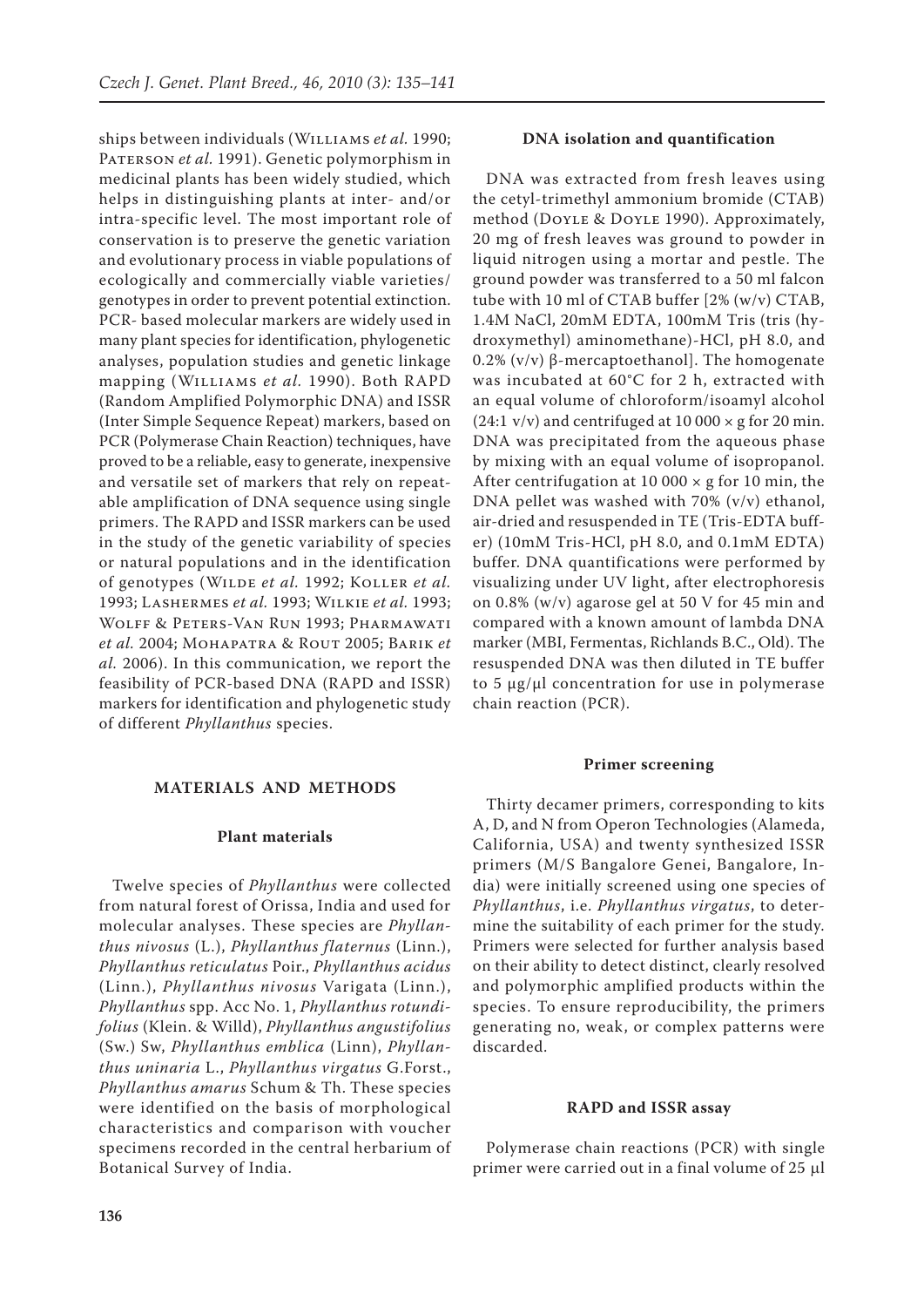| Primer   | Primer sequence     | Total No.<br>of bands | No. of polymor-<br>phic bands | Polymorphism No. of unique<br>percentage | bands          | Band range<br>(kbp) |
|----------|---------------------|-----------------------|-------------------------------|------------------------------------------|----------------|---------------------|
| $OPA-01$ | 5'-TGCCGAGCTG-3'    | 24                    | 24                            | 100                                      | 3              | $0.4 - 2.1$         |
| $OPA-04$ | $5'$ -AATCGGGCTG-3' | 18                    | 18                            | 100                                      | $\overline{2}$ | $0.25 - 2.4$        |
| $OPA-10$ | $5'$ -GTGATCGCAG-3' | 20                    | 20                            | 100                                      | 3              | $0.3 - 2.3$         |
| $OPD-02$ | $5'$ -GGACCCAACC-3' | 8                     | 7                             | 87.4                                     | $\overline{2}$ | $0.5 - 1.8$         |
| $OPD-11$ | $5'$ -AGCGCCATTG-3' | 12                    | 10                            | 83.3                                     | $\mathbf{1}$   | $0.3 - 2.3$         |
| $OPD-18$ | $5'$ -GAGAGCCAAC-3' | 15                    | 15                            | 100                                      | 1              | $0.2 - 2.1$         |
| $OPD-20$ | $5'$ -ACCCGGTCAC-3' | 11                    | 11                            | 100                                      | $\Omega$       | $0.3 - 2.2$         |
| $OPN-06$ | 5'-GAGACGCACA-3'    | 20                    | 20                            | 100                                      | 3              | $0.3 - 2.5$         |
| $OPN-15$ | $5'$ -GGTGAGGTCA-3' | 14                    | 11                            | 78.5                                     | $\overline{2}$ | $0.4 - 2.4$         |
| $OPN-16$ | 5'-AAGCGACCTG-3'    | 15                    | 14                            | 93                                       | $\overline{2}$ | $0.2 - 3.0$         |
| Total    |                     | 157                   | 150                           | 95.5                                     | 11             | $0.2 - 3.0$         |

Table 1. Total number of amplified fragments and the number of polymorphic fragments generated by PCR using selected RAPD primers

containing 20 ng template DNA, 100 µM of each deoxyribonucleotide triphosphate, 20 ng of decanucleotide primer (M/S Operon Technology), 1.5mM MgCl<sub>2</sub>, 1X Taq buffer [10mM Tris-HCl (pH 9.0), 50mM KCl, 0.001% gelatin], and 0.5 U Taq DNA polymerase (M/S Bangalore Genei, India). Amplification was performed in a PTC-100 thermal cycler (M.J. Research Inc., Watertown, MA, USA) programmed for a preliminary 2 min denaturation step at 94°C, followed by 40 cycles of denaturation at 94°C for 20 s, annealing at required temperature for 30 s and extension at 72°C for 1 min, finally at 72°C for 10 min for amplification. Amplification products were separated alongside a molecular weight marker (1.0 kb plus ladder, M/S Bangalore Genei) by 1% and 1.5% (W/V) agarose gel for RAPD and ISSR, respectively. Electrophoresis was done in 1X TAE (Tris acetate EDTA) buffer, stained with ethidium bromide and visualized under UV light. Gel photographs were scanned through a Gel Documentation System (Gel Doc. 2000, BioRad, California, USA) and the amplification product sizes were evaluated using the software Quantity one (BioRad, USA).

Table 2. Total number of amplified fragments and the number of polymorphic fragments generated by PCR using selected ISSR Primers

| Primer  | Primer sequence               | of bands | Total no. No. of polymor-<br>phic bands | Polymorphism<br>percentage | No. of<br>unique bands | Band range<br>(kbp) |
|---------|-------------------------------|----------|-----------------------------------------|----------------------------|------------------------|---------------------|
| $IG-01$ | 5'AGGGCTGAGGAGGGC-3'          | 12       | 12                                      | 100                        |                        | $0.5 - 1.6$         |
| $IG-03$ | 5'GAGGGTGGAGGATCT-3'          | 08       | 08                                      | 100                        | 1                      | $0.5 - 1.6$         |
| $IG-10$ | $3'$ - $(AG)_{8}T$ -5'        | 12       | 12                                      | 100                        | $\Omega$               | $0.3 - 1.8$         |
| $IG-11$ | $3'$ - (AG) <sub>8</sub> C-5' | 12       | 12                                      | 100                        | $\mathbf{1}$           | $0.3 - 1.6$         |
| $IG-13$ | $3'$ - (AC) <sub>8</sub> G-5' | 11       | 11                                      | 100                        | 1                      | $0.4 - 2.2$         |
| $IG-14$ | $3'$ - (GA) $_8$ 8A-5'        | 18       | 17                                      | 94.4                       | $\overline{2}$         | $0.3 - 2.5$         |
| $IG-15$ | $3'$ - (GA) $_{8}T$ -5'       | 15       | 14                                      | 93.33                      | $\Omega$               | $0.4 - 2.0$         |
| $IG-23$ | $3'$ - (GA) <sub>8</sub> C-5' | 14       | 13                                      | 92.85                      | 1                      | $0.3 - 2.1$         |
| Total   |                               | 102      | 99                                      | 97.05                      | 7                      | $0.3 - 2.5$         |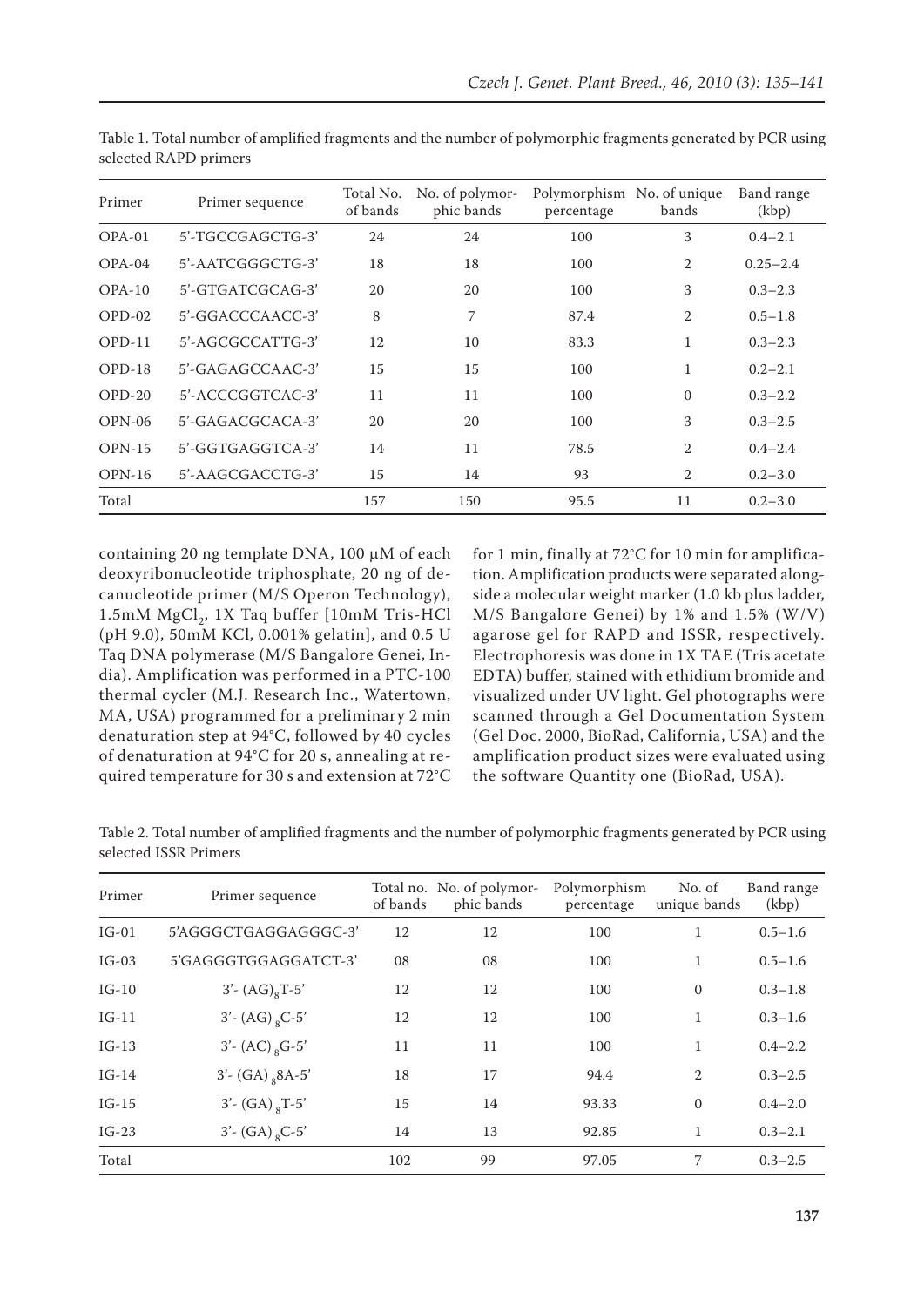### **Data analysis**

Data were recorded as presence (1) or absence (0) of band products from the photographic examination. Each amplification fragment was named by the source of the primer, the kit letter or number, the primer number and its approximate size in base pairs. Bands with similar mobility to those detected in the negative control, if any, were not scored. A pair-wise matrix of distances between landraces was determined for the RAPD and ISSR data using the Dice formula (Nei & Li 1979) in the Free Tree programme (PAVLICEK et al. 1999). The average of similarity matrices was used to generate a tree by UPGMA (unweighted pair-group method arithmetic average) using NTSYS- PC version 2.1 (Rohlf 2000).

# **Results and Discussion**

The present study offers an optimization of primer screening for the evaluation of genetic relationships among twelve *Phyllanthus* species collected in India. DNA extraction of *Phyllanthus* proved difficult due to the presence of secondary metabolites and essential oil content. A modified CTAB method by Doyle and Doyle proved to be fruitful. The modified method included a higher concentration of CTAB (4%), EDTA (50mM) and 1% 2-mercaptoethanol. Importantly purification by choloform: isoamyl alcohol (24:1) was performed twice. Significant quantities of DNA were always successfully extracted by this modified method that varied from 200 to 1000 ng in different *Phyllanthus*  species. The reproducibility of both RAPD and ISSR primer amplification was detected by performing separate runs of PCR with DNA extraction from different preparations. No significant differences were observed in different experiments although occasional variation in the intensities of individual bands was detected. Bands with the same mobility were considered as identical fragments receiving equal values regardless of their staining ability. When multiple bands in a region were difficult to resolve, data on that region were not included in the analysis. As a result ten RAPD and eight ISSR primers were selected out of thirty RAPD and twenty ISSR primers screened, as they generated clear and scorable bands with considerable polymorphism.

Using ten RAPD primers, 157 bands were produced with an average of  $\sim$  16 bands per primer out of which 150 were polymorphic revealing 95.54%



Figure 1. RAPD banding patterns of twelve *Phyllanthus* species generated by the primers OPA-01 (A) and OPD-18 (B); M – molecular weight ladder (kb). 1 – *Phyllanthus nivosus*, 2 – *Phyllanthus flaternus*, 3 – *Phyllanthus reticulatus*, 4 – *Phyllanthus acidus*, 5 – *Phyllanthus nivosus* Varigata, 6 – *Phyllanthus* spp. Acc No. 1, 7 – *Phyllanthus rotundifolius*, 8 – *Phyllanthus angustifolius*, 9 – *Phyllanthus emblica*, 10 – *Phyllanthus uninaria*, 11 – *Phyllanthus virgatus*, 12 – *Phyllanthus amarus*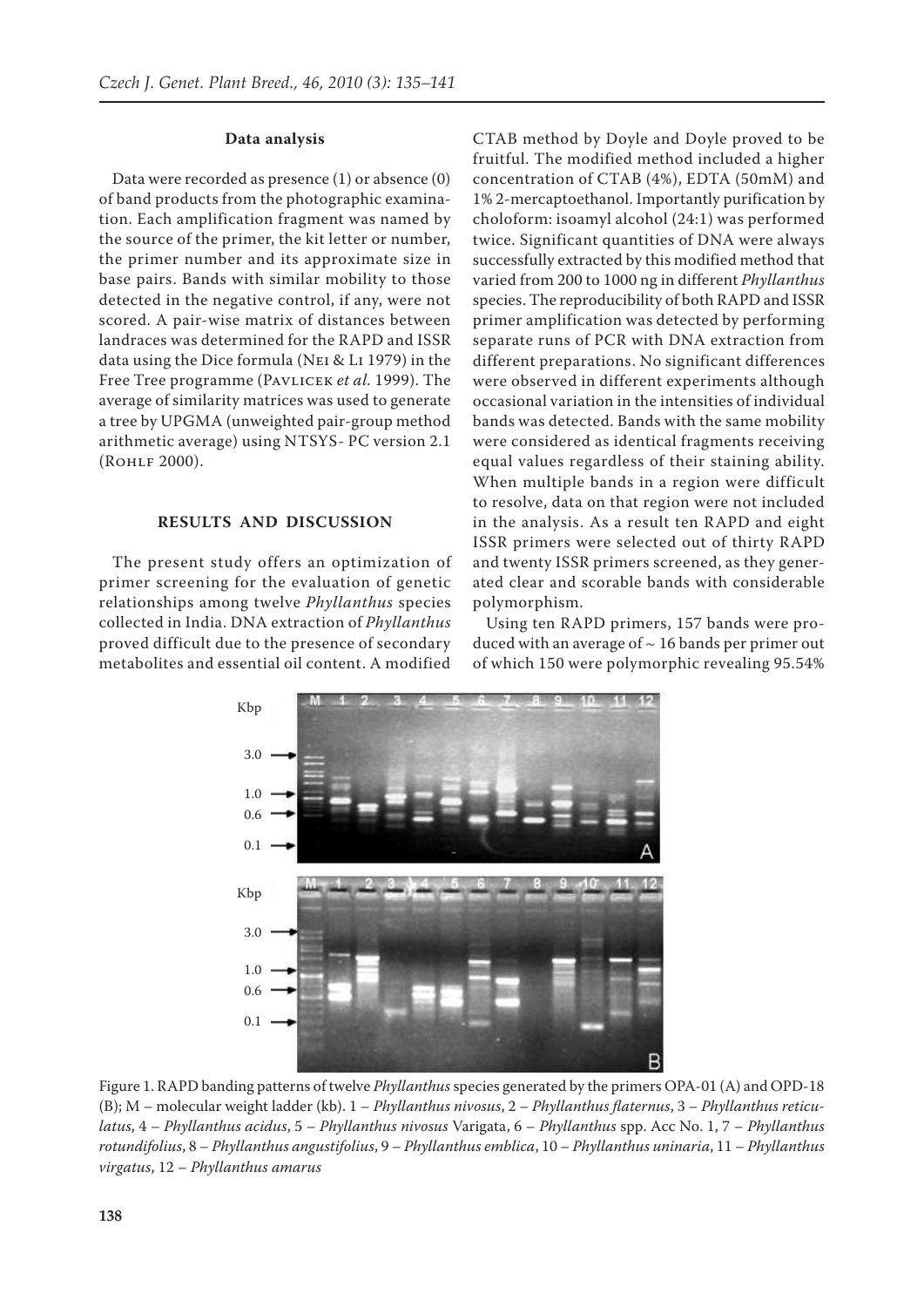

Figure 2. ISSR banding patterns in 12 *Phyllanthus* species obtained from PCR amplification by ISSR primers IG-10(A) and IG-14(B); M indicates DNA size marker; 1 – *Phyllanthus nivosus*, 2 – *Phyllanthus flaternus*, 3 – *Phyllanthus reticulatus*, 4 – *Phyllanthus acidus*, 5 – *Phyllanthus nivosus* Varigata, 6 – *Phyllanthus* spp. Acc No. 1, 7 – *Phyllanthus rotundifolius*, 8 – *Phyllanthus angustifolius*, 9 – *Phyllanthus emblica*, 10 – *Phyllanthus uninaria*, 11 – *Phyllanthus virgatus*, 12 – *Phyllanthus amarus*

polymorphism. The size of the RAPD fragments ranged from 0.2 to 3.0 kilo base pairs (Table 1). The banding profile by RAPD primers OPA-01 and OPD-18 is shown in Figure 1. The primer OPA-01 amplified a maximum of 24 fragments whereas OPD-02 produced the lowest number of amplified bands (08). Similarly, 102 amplified ISSR products were scored across 12 species of *Phyllanthus* by eight selected custom synthesized ISSR primers with 97.05% polymorphism. The average number of amplification products per ISSR primer was ~13. The size of ISSR amplified fragments varied from 0.3–2.5 kilo base pair

(Table 2). The banding pattern by ISSR primers IG-10 and IG-14 is presented in Figure 2. The genetic variation through RAPD and ISSR markers has been highlighted in a number of medicinal plants (Bai *et al.* 1997; Rout *et al.* 1998; Pal & Raychaudhuri 2003; Rout 2006). The results show that both marker systems are efficient enough to distinguish 12 species of *Phyllanthus* and to reveal molecular relationship among them. The resolution of ISSR markers (97.08%) is higher in comparison with RAPD markers (95.54%). The similarity value ranged from 0.35 to 0.76 in the case of RAPD and from 0.31 to 0.76 for ISSR.



Figure 3. Dendrogram showing the cluster analysis of 12 *Phyllanthus* species using RAPD markers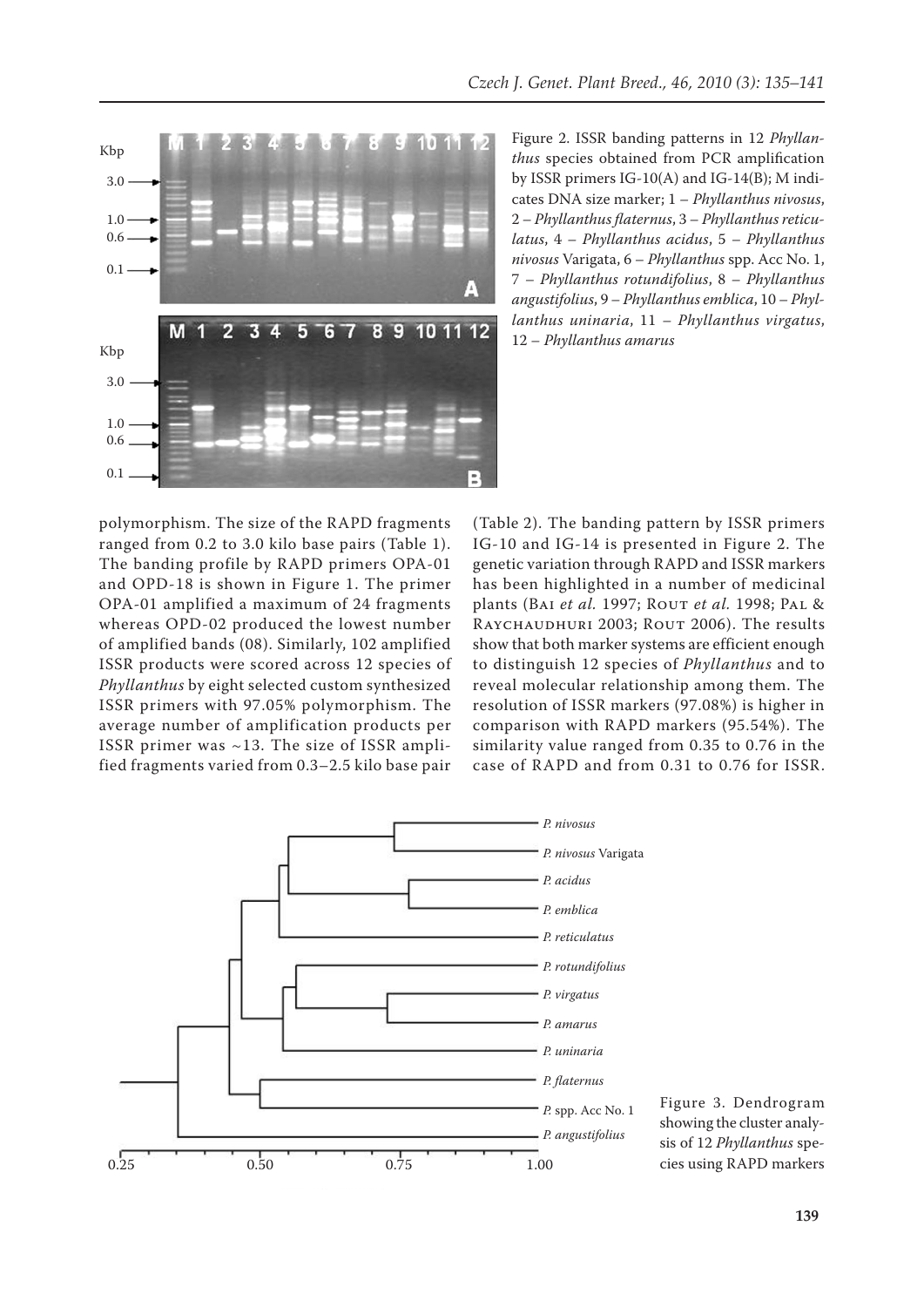

Figure 4. Dendrogram showing the cluster analysis of 12 *Phyllanthus* species using ISSR markers

The similarity matrix obtained in the present study was used to construct a dendrogram by the UPGMA method for both RAPD and ISSR data (Figures 3 and 4). The dendrograms generated by both approaches (RAPD and ISSR) were in broad agreement with each other and also with accepted taxonomy; two major groups were obtained and most of the related species were found to be grouped together. *Phyllanthus angustifolius*  morphologically distinct from the rest 11 species was grouped isolated in group I by both molecular approaches. At the molecular level *Phyllanthus angustifolius* had six unique RAPD bands and five unique ISSR bands. The remaining eleven species positioned in group II are differentiated into two clads by both marker systems. The first clad contains six species (*Phyllanthus* spp. Acc No. 1, *Phyllanthus reticulatus*, *Phyllanthus nivosus*, *Phyllanthus nivosus* varigata, *Phyllanthus acidus*, *Phyllanthus emblica*) and the other clad comprises five species (*Phyllanthus flatarnus*, *Phyllanthus urinaria*, *Phyllanthus rotundifolius*, *Phyllanthus virgatus* and *Phyllanthus amarus*). *Phyllanthus acidus* and *Phyllanthus emblica* as well as *Phyllanthus nivosus* and *Phyllanthus nivosus* varigata were grouped together by both approaches, whereas *Phyllanthus* spp. Acc No. 1 and *Phyllanthus reticulatus* formed a single cluster with the use of ISSR and two separate clusters by RAPD approach. *Phyllanthus amarus and Phyllanthus virgatus* in clad II were always grouped together by both approaches. The differences in the number of individuals estimated by RAPD markers in this study are similar to the results obtained by Rajaseger *et al.* (1997) in RAPD studies of *Ixora coccinea* and *Ixora javanica*. These authors also found that the taxa-specific RAPD and ISSR bands could be utilized for identification.

It can be concluded that RAPD and ISSR markers may be a more useful tool for the identification of *Phyllantus* species than morphological characters. The present findings can help the identification of different *Phyllanthus* species and genetic variation between the species. The genetic variability in a gene pool is normally considered as being the major resource available to breeders for improvement programmes.

*Acknowledgements.* The authors wish to acknowledge the Department of Forest and Environment, Government of Orissa for providing the laboratory facility for conducting the experiment.